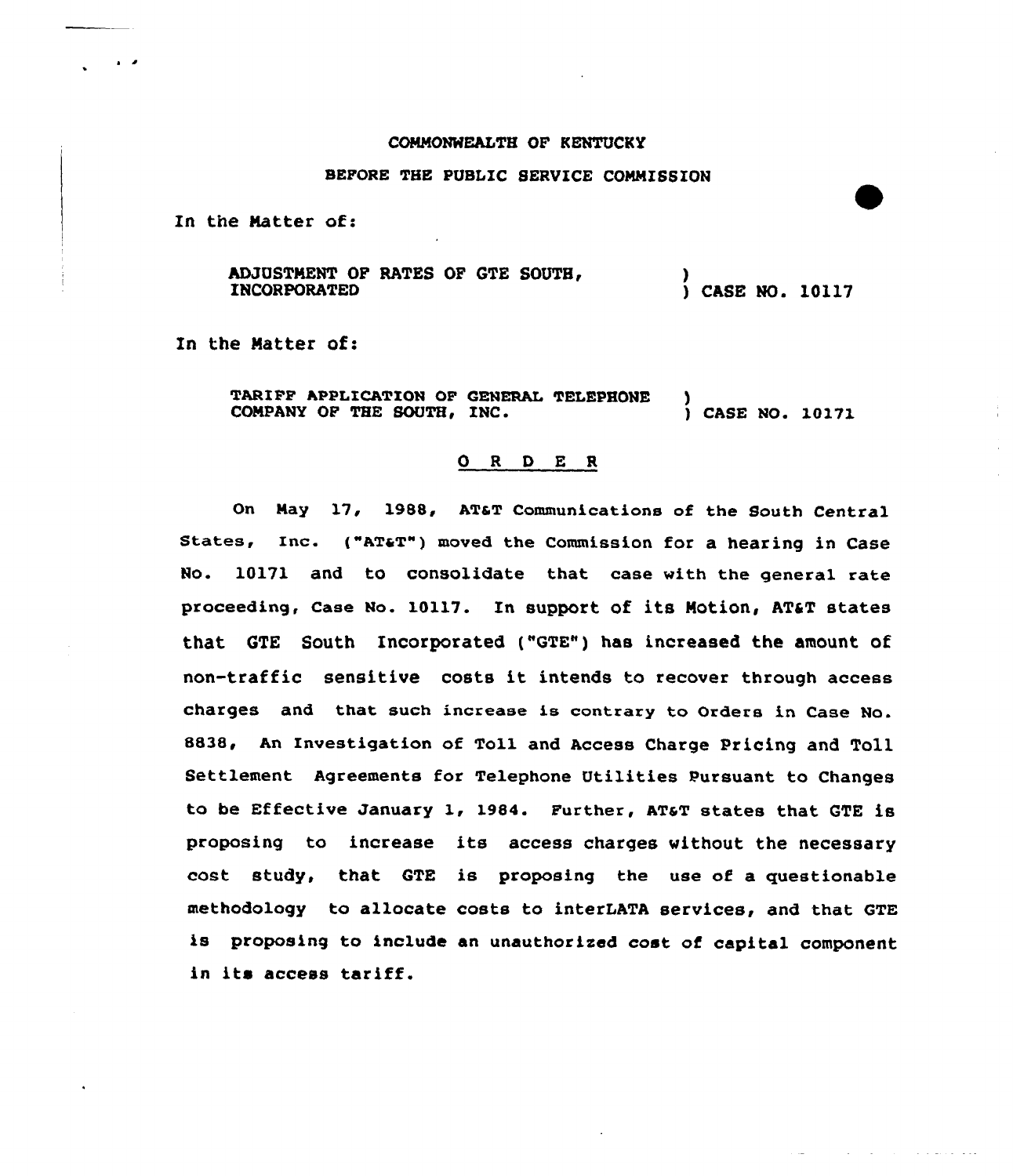In conjunction with the Notion for a Hearing and for Consolidation of these cases, AT&T has filed a Motion to expedite discovery, so that its concerns about QTE's proposed access tariff can be addressed within the general rate case.

On May 25, 1988, GTE filed its response to AT&T's Motions. GTE is of the opinion that  $ATF'S$  Motion for a hearing should be denied because the issues of which AT&T complains were addressed in Case No. 8838 and should not now be relitigated. GTE also states that the issues raised by AT&T are generic in nature and should not be addressed in a proceeding which is specific to one company. In response to AT&T's Motion to Consolidate, GTE states that consolidation would be extremely disruptive to the general rate case at this point, that AT&T has been a party to the general rate case since February, 1988 and as such has been aware of the established procedural schedule in Case No. 10117. Thus, GTE contends that substantial alterations to the procedural schedule should not now be made.

In response to AT&T's Motion for expedited discovery, GTE states that responses to the information requests, which AT&T tendered with the Notion, cannot possibly be prepared prior to the June 8, 1988 hearing in Case No. 10117, without seriously jeopardizing GTE's preparation for the general rate case.

On Nay 25, 1988, the Attorney General, by and through his Utility and Rate Intervention Division, and Lexington-Fayette Urban County Government (referred to collectively as "AG") filed a response to AT&T's Motions. The AG contends that the issues raised by AT&T are of a generic nature and should not, therefore,

 $-2-$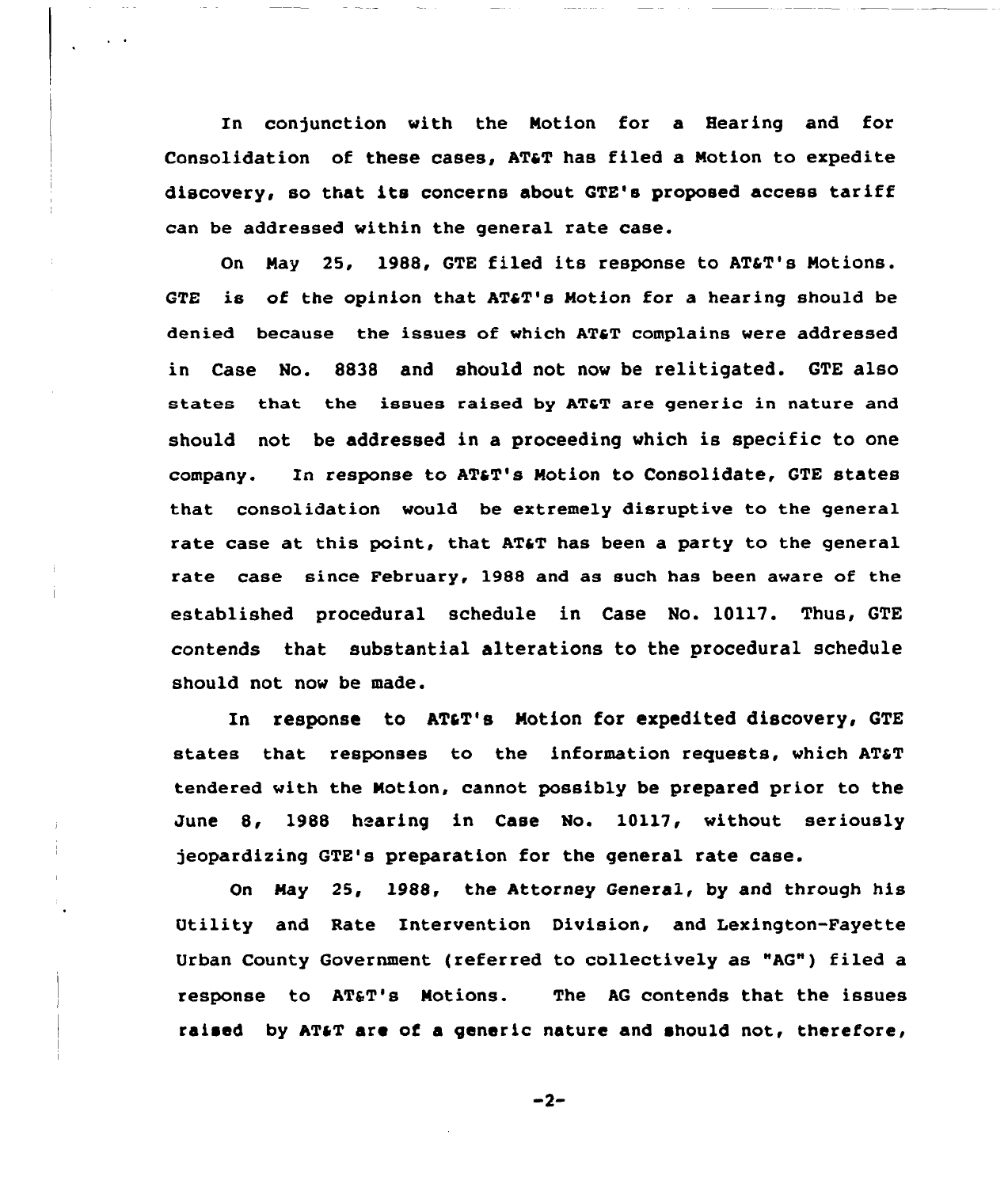be addressed in the context of the general rate proceeding or the access tariff application. Thus, the AG requests that AT&T's Notions for Hearing and to Consolidate be denied.

On May 31, 1988, AT&T filed a reply to the responses of GTE and the AG stating that its concerns with GTE's access tariff proposal are not, limited to the issues identified by GTE and the AG. AT&T's concerns include serious questions as to whether GTE's filings demonstrate inadeguate disclosure of financial matters, whether volumes of usage are being understated and whether GTE will use different data for the separate cases. Thus, AT&T believes that consolidating the access tariff proceeding and the general rate proceeding vill afford better scrutiny of the filings than will maintaining separate dockets.

The Commission, being advised, is of the opinion and finds that:

1. AT&T's Motion for a Hearing in Case No. 10171 should be granted because of the significant unresolved issues concerning GTE's access tariff proposal.

2. AT&T's Notion to Consolidate Case No. 10171, GTE's access tariff proposal, with Case No. 10117, GTE's general rate proceeding, should be denied. Consolidation of these cases at this time would be disruptive to the general rate case and is unnecessary.

3. AT&T's Motion for Expedited Discovery should be denied as the Commission is denying the Notion to Consolidate the cases.

4. The schedule of events contained in the attached Appendix is reasonable and should be adopted for Case No. 10171.

 $-3-$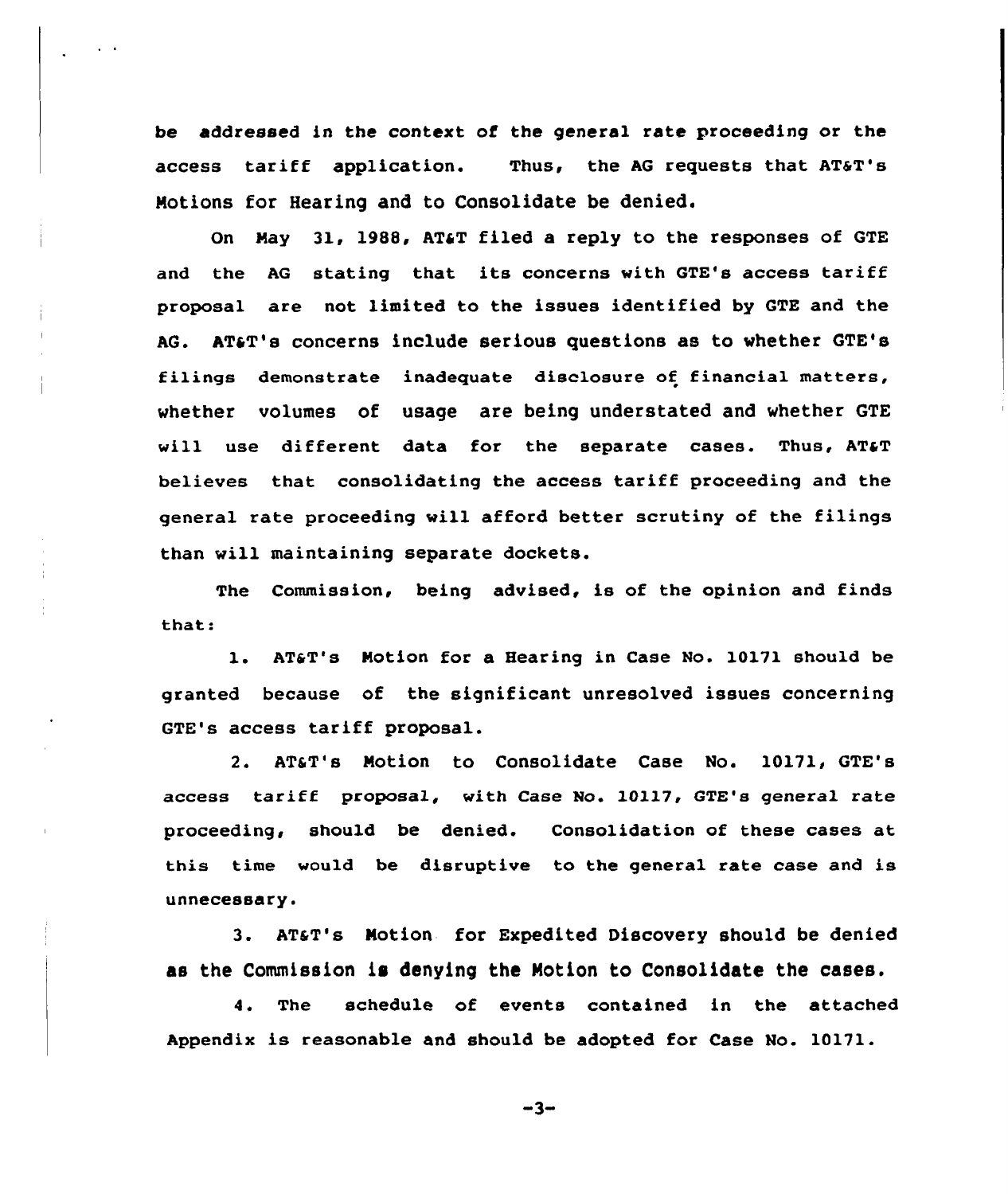Each of the above findings is HERBY ORDERED.

Done at Frankfort, Kentucky, this 2nd day of June, 1988.

PUBLIC SERVICE COMMISSION

Cupid D. Heman p.

Williams oner

ATTEST:

Executive Director